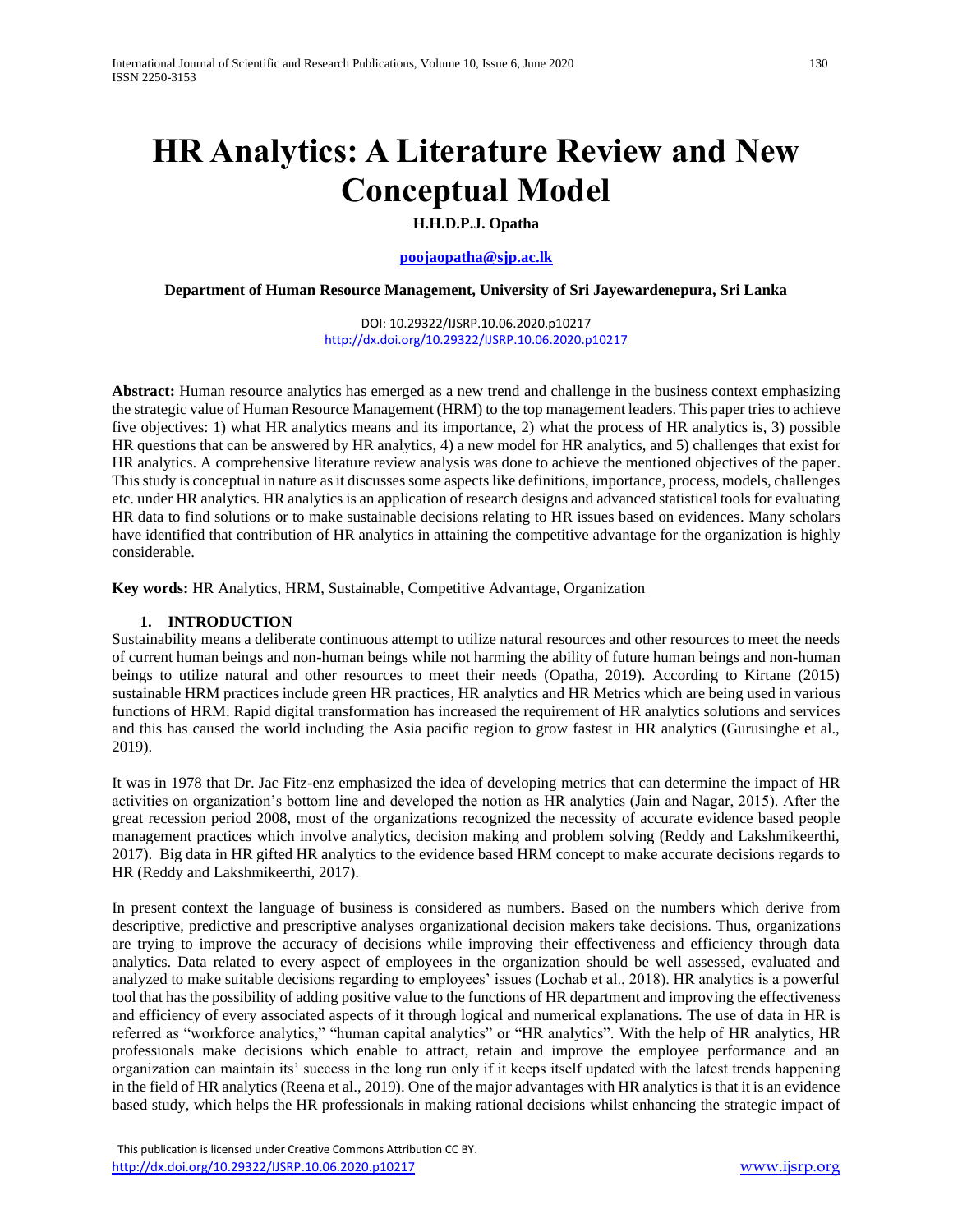HR on the business performance (Singh et al., 2017). Thus, HR analytics has moved from an operational partner to a more strategic center of excellence (Malla, 2018).

In Sri Lanka only several researches have been done on HR analytics. Thus, there is a contextual gap regarding the HR analytics literature in Sri Lanka and also there is an intellectual curiosity to know about HR analytics. This paper is an attempt to explore and describe what HR analytics means and its importance, what the process of HR analytics is, the possible HR questions that can be answered by HR analytics, a new model for HR analytics and challenges exist for HR analytics.

## **2. RESEARCH QUESTIONS AND OBJECTIVES**

Following research questions were formulated under this conceptual study on HR analytics.

- 1. What is HR analytics? What is its importance?
- 2. What is the process of HR analytics?
- 3. What are the possible HR questions that can be answered by HR analytics?
- 4. What are the challenges that exist for HR analytics?

This research paper has its objectives to find answers for the above mentioned four specific research questions and to introduce a new model on HR analytics.

#### **3. METHOD**

This research paper is a study which gives a theoretical contribution to the existing body of knowledge in HR analytics. It introduces a new model of HR analytics with an example and tries to find answers for four research questions systematically. A comprehensive literature survey was done by using the desk research strategy in addition to the logical beliefs of the author.

#### **4. HR ANALYTICS**

Human resource management has become one of the most critical functional fields in an organization (Opatha and Uresha, 2020). Opatha (2009) defines HRM as the efficient and effective utilization of human resources to achieve goals of an organization and the generic purpose of HRM is to generate and retain appropriate and contented employees who give their maximum contribution to achieve organizational objectives and goals. Human resources include all types of employees who work for the organization. In present competitive business environment human resource has become a strategic asset to the company as it is rare, valuable, inimitable and non-substitutable.

One of the founders of the analytics movement has said: "*Unquestionably, analytics is going to give HR a major makeover and analytics is the engine of business intelligence while it is a prerequisite for sustainable performance of the organization"* (Fred and Kinange, 2015). Analytics has interactions with much disciplines like computer, engineering, science etc. (Lochab et al., 2018). Analytics are three types i.e. descriptive analytics, predictive analytics and prescriptive analytics (Fred and Kinange, 2015). Descriptive analytics applies simple statistical techniques like mean, median, variance, standard deviation etc. and describe what contained in the data set (Fred and Kinange, 2015) and answer the questions of "what happened?" or "what is happening?" (Jabir et al., 2019). Predictive analytics applies advanced statistical methods (regressions analysis, correlation analysis, independent sample T test etc.) to identify predictive variables and build predictive models to identify future trends, relationships, impacts, differences etc. According to Jabir et al. (2019), its major outcome is to answer the questions of "what will happen?" or "why will it happen?". Prescriptive analytics applies decision making science, management science, and operations research methodologies to make best use of limited resources (Fred and Kinange, 2015) while it answers the questions of "what should be done?" or "why should it be done?" (Jabir et al., 2019).

Different scholars have defined HR analytics in various ways and following paragraphs consist of HR analytics definitions given by some scholars and researchers.

Kirtane (2015) - HR analytics is an integrated process that improves the individual and organizational performance by assisting to improve the quality of people related decisions. HR analytics mostly depends on statistical tools and analyses and requires high quality data, well-chosen targets, talented analysts, leadership, as well as broad-based agreement that analytics is a legitimate and helpful way to improve performance.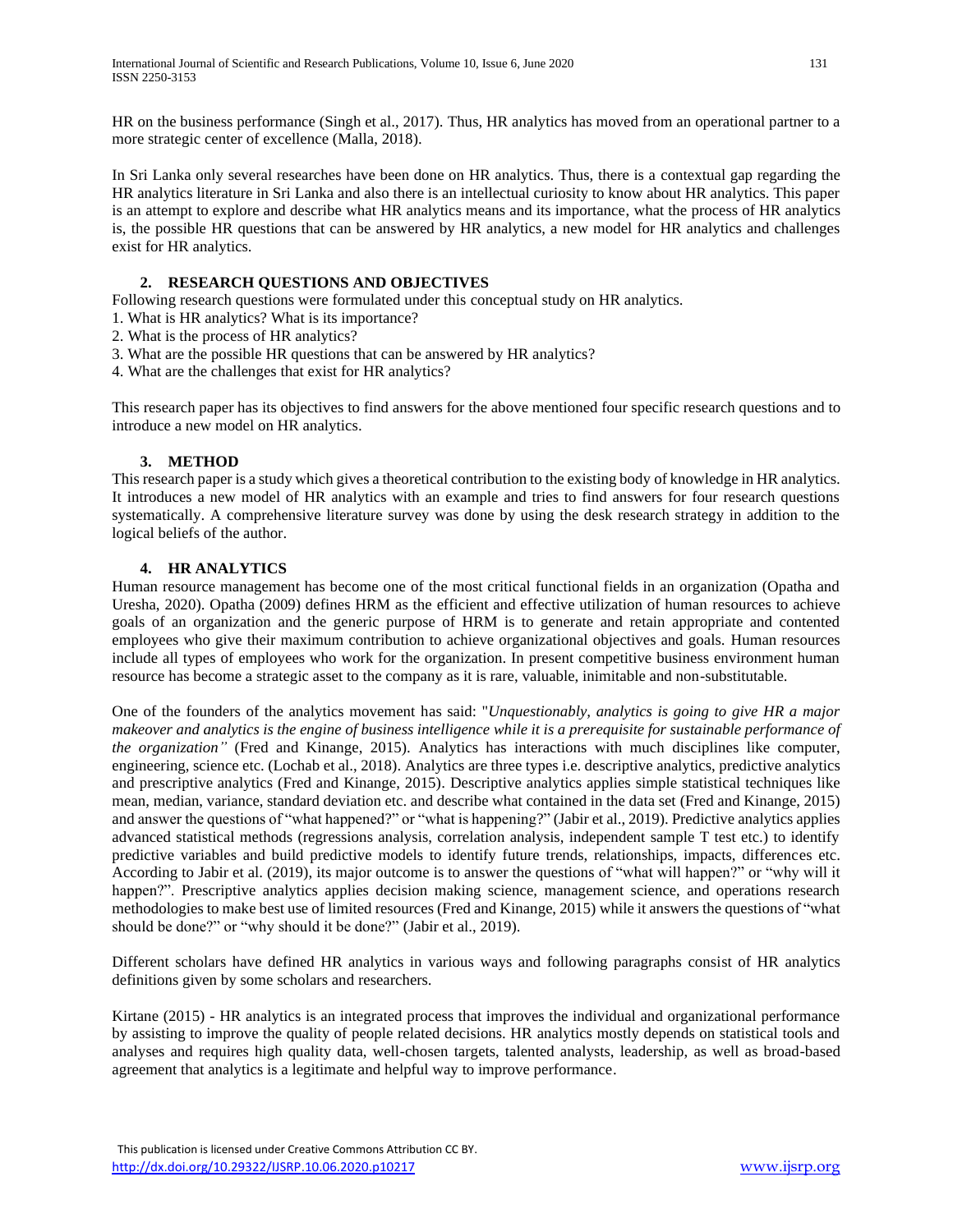Dooren, (2012) as in Lochab et al. (2018) *-* A methodology for understanding and evaluating the causal relationship between HR practices and organizational performance outcomes (such as customer satisfaction, sales or profit etc.), and for providing legitimate and reliable foundations for human capital decisions for the purpose of influencing the business strategy and performance, by applying statistical techniques and experimental approaches based on metrics of efficiency, effectiveness and impact.

Jain and Nagar (2015) - A mixture of quantitative and qualitative data and information that derives important insights which help to support in making decisions by the management.

Vihari and Rao (2013) as in Ben-Gal (2018) - The application of sophisticated data mining and business analytics techniques to the field of HR.

Kapoor and Sherif (2012) - HR analytics means managing key HR related data and documents in order to analyze the gathered data using business analytics models and disseminate the analyzed results to decision makers for making appropriate decisions.

Reddy and Lakshmikeerthi (2017) - Evidence-based HR (EBHR) is a decision-making process combining critical thinking with the use of the best available scientific evidences and business information. It uses data, analyses and research to understand the connection between people management practices and business outcomes, such as profitability, customer satisfaction and quality.

Jabir et al. (2019) - HR analytics is about analyzing and understanding how and why things happen, produces alerts about what the next best action is, and make interpretation about what the best and the worst are that can happen based on the analyzed data.

Boudreau and Ramstad (2004) as in Levenson (2005) *-* HR Analytics is about statistics and research design, but it goes beyond them, to include identifying and articulating meaningful questions, gathering and using appropriate data from within and outside the HR function, setting the appropriate standards for rigor and relevance, and enhancing the analytical competencies of HR throughout the organization.

Bhattacharyya (2017) - The application of analytic logic for the HRM function.

Kiran et al (2018) - HR Analytics means providing a data driven framework for solving business problems using existing information to drive new insights. It is about smart decision making, delivered with the combination of software, hardware and methodologies that applies statistical models to work related data, allowing business leaders to optimize human resource management.

Considering the above definitions, HR analytics can be defined "as the application of research designs and advance statistical tools for evaluating HR data to find solutions or to make sustainable decisions relating to HR issues based on evidences for the purpose of supporting in achieving competitive advantage for the organization through resource based view".

## **5. IMPORTANCE OF HR ANALYTICS**

HR Analytical practices are contributing to build a sustainable organization as these practices are balancing social, environmental and economic factors for short and long term perspectives (Kirtane, 2015). As per Ben-Gal (2018) HR analytics has several goals 1) to gather and maintain data in a meaningful way for predicting short and long-term trends in the supply and demands of employees in different industries and occupations; 2) to help global organizations to make decisions relating to optimal acquisition; 3) to develop and retain of human capital; 4) to provide an organization with insights for effectively managing employees in order to achieve business goals quickly and efficiently; and 5) to positively influence the successful implementation of an organization's strategies. In addition, the major purpose of HR analytics is to enhance the organizational sustainability by making intelligent HR related decisions after the analysis of gathered data in a meaningful way using analytical techniques in order to enhance organizational performance. According to Kiran et al. (2018); Bhattacharyya (2017); Kirtane (2015); Reena et al. (2019); Reddy and Lakshmikeerthi (2017); Fred and Kinange (2015), benefits of HR analytics are as follows.

- 1. Improves the performance of the employees.
- 2. Improves ROI (Return on Investment) of human resources.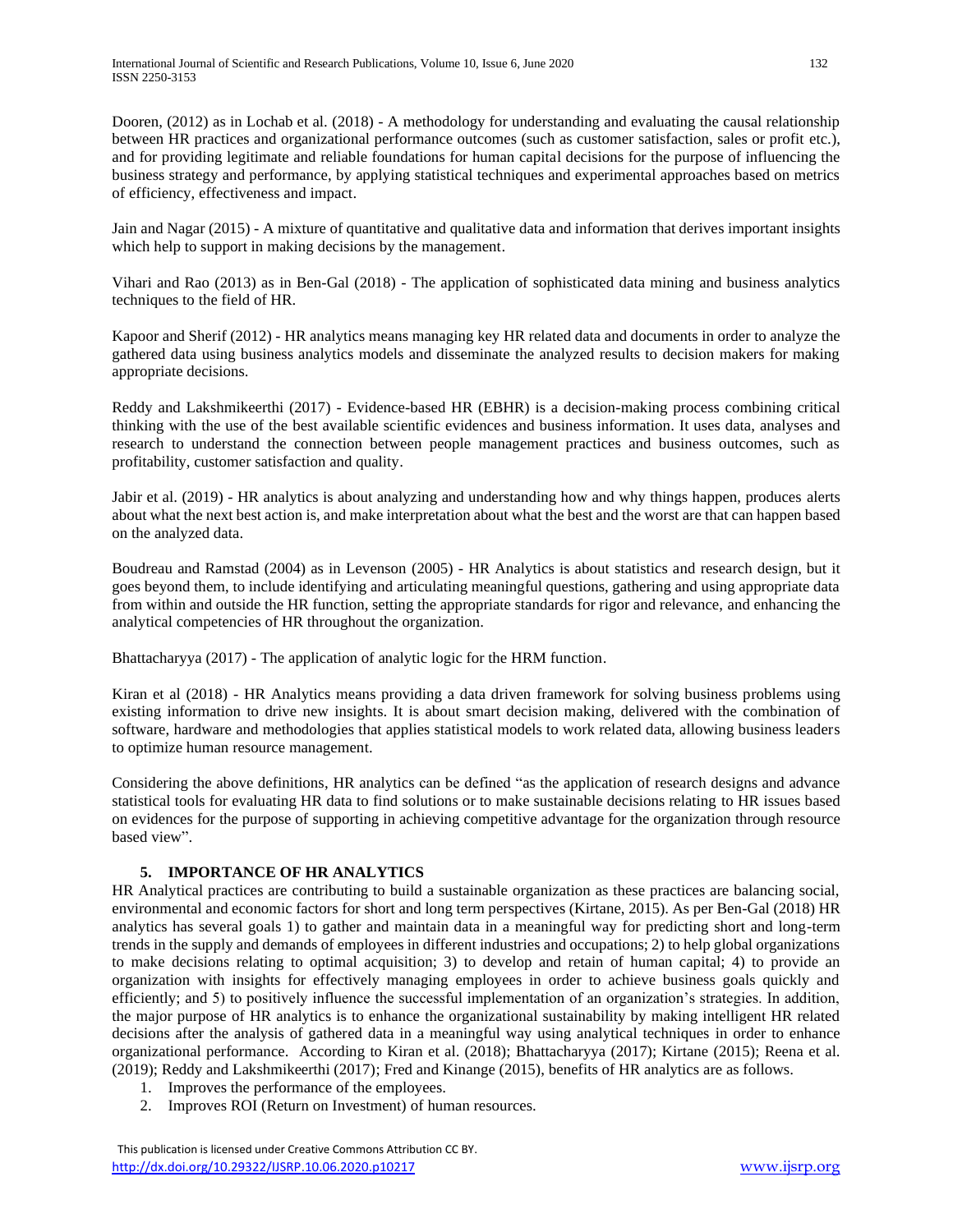- 3. Provides opportunity to assess how employees contribute to the organization and assesses the extent to which they can meet their career expectations.
- 4. Forecasts workforce requirements and determines how to fill the vacant positions.
- 5. Links workforce utilization to strategic and financial goals to improve business performance.
- 6. Forecasts future HR trends and patterns in terms of various aspects (Eg: turnover, absenteeism etc.).
- 7. Identifies the factors that lead to greater employee satisfaction and productivity.
- 8. Discovers the underlying reasons for employee attrition and identifies high-value employees at risk of leaving.
- 9. Establishes effective training and development initiatives.
- 10. Assesses the information by using various HR metrics.
- 11. Helps managers in rational decision making.
- 12. Measures the financial impact on human resource practices.
- 13. Determines the individual who fits into the culture of the organization by analyzing job involvement, employee engagement, employee commitment etc.
- 14. Gives useful inputs for HR to predict the employees who can be upskilled to become experts based on data on employee performance, background education, discipline background etc.
- 15. Credibility for the discipline of human resource practice and for practitioners improves.
- 16. HR executives will be included in the strategic conversations, because they can quantify their numerous impacts on business outcomes.
- 17. HR departments can be held accountable for impacting the bottom-line the same way business or product leaders are held accountable.
- 18. Greater ability to justify human capital investments.

#### **6. HR ANALYTICS PROCESS**

According to Jain and Nagar (2015) the road map of HR analytics consists of five stages.

1. Defining Objectives of HR Analytics

HR professionals must first determine the top most critical objectives to conduct HR analytics based on organizational strategic aims. For example, objectives might be to know the factors that contribute to improve the employee productivity, to estimate the turnover rate of employees for the next year, to find out the degree of employee satisfaction, to find out the impact of work place hazards on employee performance etc.

#### 2. Data Collection

Once HR professionals identified what HR-related objectives are, the data relevant to the variables of the objectives needs to be collected. Surveys, observations, interviews, computerized systems (Eg: Human Resource Information Systems) enable HR professionals to collect data.

#### 3. Assessment of HR Metrics

Next step is to determine the HR metrics that an organization will use for decision-making based on the collected data for the identified objectives. Simply this involves determining measurements to measure the HR variables. For an example following Table 1 depicts the HR metric for each identified objective of HR analytics.

| <b>Objective</b>                                | <b>HR</b> metric                        |
|-------------------------------------------------|-----------------------------------------|
| To find out the turnover rate of employees      | Rate of employee turnover               |
| To find out the degree of employee satisfaction | Employee satisfaction index             |
| To find out the impact of work place hazards on | Work place hazards index and employees' |
| employee performance                            | performance evaluation scores           |

Table 1:HR Metric for Each Identified Objective of HR Analytics.

#### 4. Analysis of data

This is the fourth stage of the process that requires highly developed statistical analyses to analyze the data in order to derive meaningful information. This needs HR departments a strong logical establishment to make effective human assets decisions. For an example to find out the impact of work place hazards on employee performance, needs to carry out a regression analysis and if the regression analysis is negative and significant it can be said that there is a significant negative impact from work place hazards on employee performance. Further, to find out the turnover rate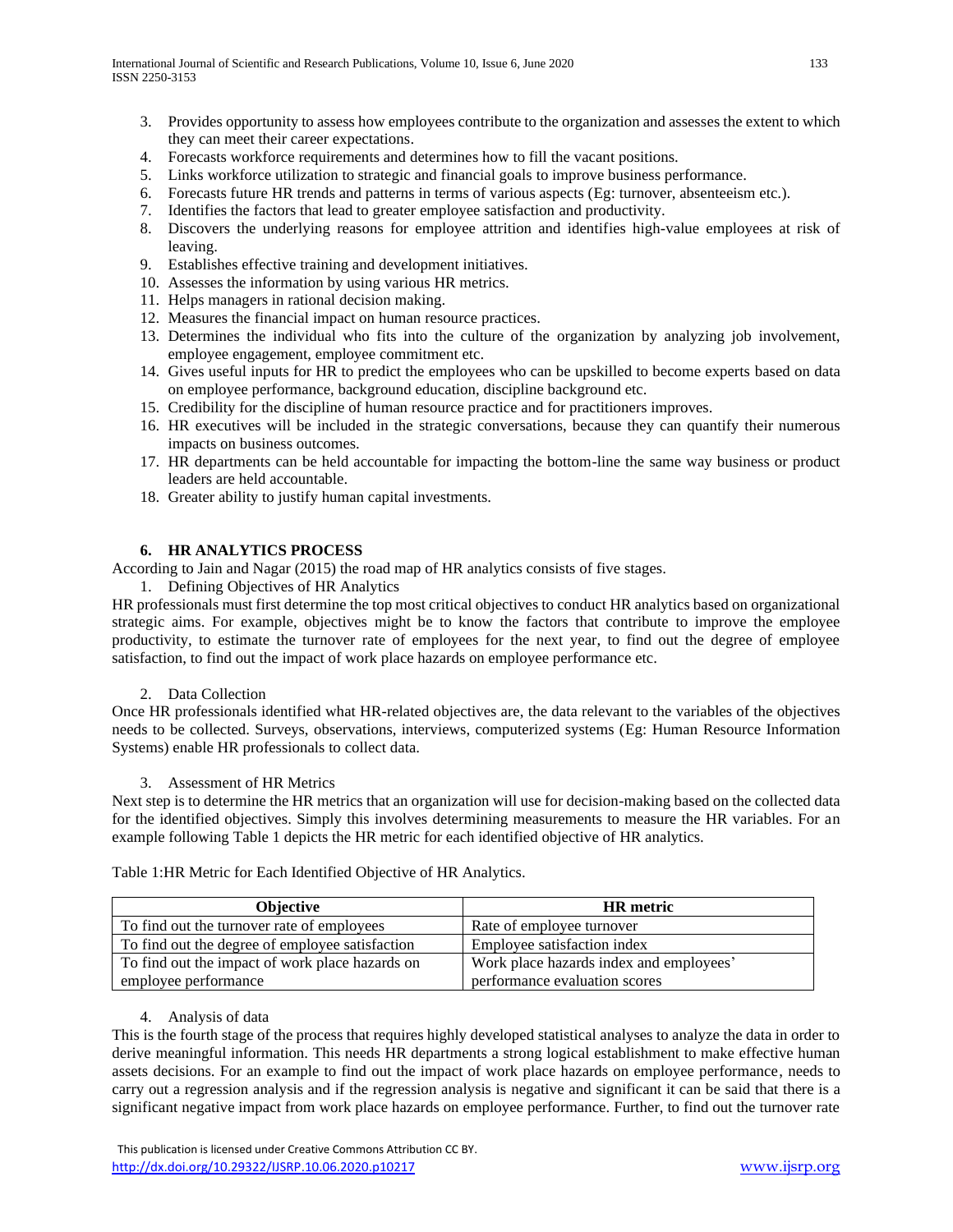of employees, needs to divide the number of employees left from the organization during a specific time period by the total number of employees stayed during that period.

## 5. Decision making stage

After analyzing the data and deriving the meaningful information, the final stage is to make decisions based on them. Most of the times this requires to make decisions about the alterations of the existing HR policies, procedures and process or making new HR policies, procedures and processes to achieve the organizational strategies. For an example after finding that there is a significant negative impact from work place hazards on employee performance, HR needs to update their existing policies and procedures or to make new policies and procedures to prevent workplace hazards.

Bhattacharyya (2017) has explained relevant steps for alignment of HR analytics with business goals and strategies.

- 1. Framing of queries or questions.
- 2. Understanding appropriate data and metrics.
- 3. Building an appropriate platform for HR analytics.
- 4. Gradual enhancement of HR analytics capabilities.
- 5. Disseminating the importance and value of HR analytics.

As per Kirtane (2015) activities in HR analytics are:

#### • Reporting

Reporting is about taking decisions regarding, (a) what HR metrics will be reported? (b) how? (c) when? and (d) to whom they should be reported? It is necessary to identify the organizational strategies, HR problems and opportunities in order to identify the HR metrics (eg- employee cost, turnover, return on human capital etc.) that need to be reported. "How HR metrics should be reported?" involves depicting or presenting metrics for decision makers in a way that they can clearly understand. "When" question is about the frequency of HR metrics are being reported. In most cases, HR metrics are being reported annually, quarterly, monthly or weekly. "To whom" question addresses who receive HR metrics data in order to make quality decisions relate to human resources. It is mostly common for metrics to be reported first to senior executives. Kiran et al. (2018) revealed that HR analytics tools are used by majority of HR executives in making strategic decisions for organization while non-HR executives use analytical tools for effective decision making to some extent.

## • Data Mining

Data mining is about using raw data and analyze them properly with the help of statistical tools and methods in order to generate useful and meaningful information. For an example after analyzing two data bases relate to employee job satisfaction and job performance with the assist of correlation analysis it is found that employee job satisfaction and job performance are positively correlated.

## • Dashboards

The dashboard allows decision makers to identify the current snapshot of key HR metrics in a more simple and dramatic way. Dashboard helps HR professionals to make graphical presentations on conclusions and information derived after analyzing large scale of data. This helps all the managers to simply understand the information depicts through the charts and tables at a glance. Due to the interactive nature, HR dashboard is an effective tool for reporting and presentations (Chib, 2019).

## • Predictive Analysis

This attempts to develop policies, procedures and models for organizational HR systems after analyzing the future outcomes, trends and patterns extracted from the current data sets. For an example after analyzing the employee job satisfaction and turnover data, it is identified that employee turnover rate will increase within next year as their job satisfaction is low. To prevent this situation organization needs to take immediate actions to enhance the employee job satisfaction by making changes into their HR system.

## • Operational Experiments

The evidence-based management argues that managers should take their decisions based on evidence/data about the actual functioning of its systems rather than using personal philosophies or hypothetical models or assumptions about "how things work" (Reddy and Lakshmikeerthi, 2017). HR analytics provides evidence based data which ultimately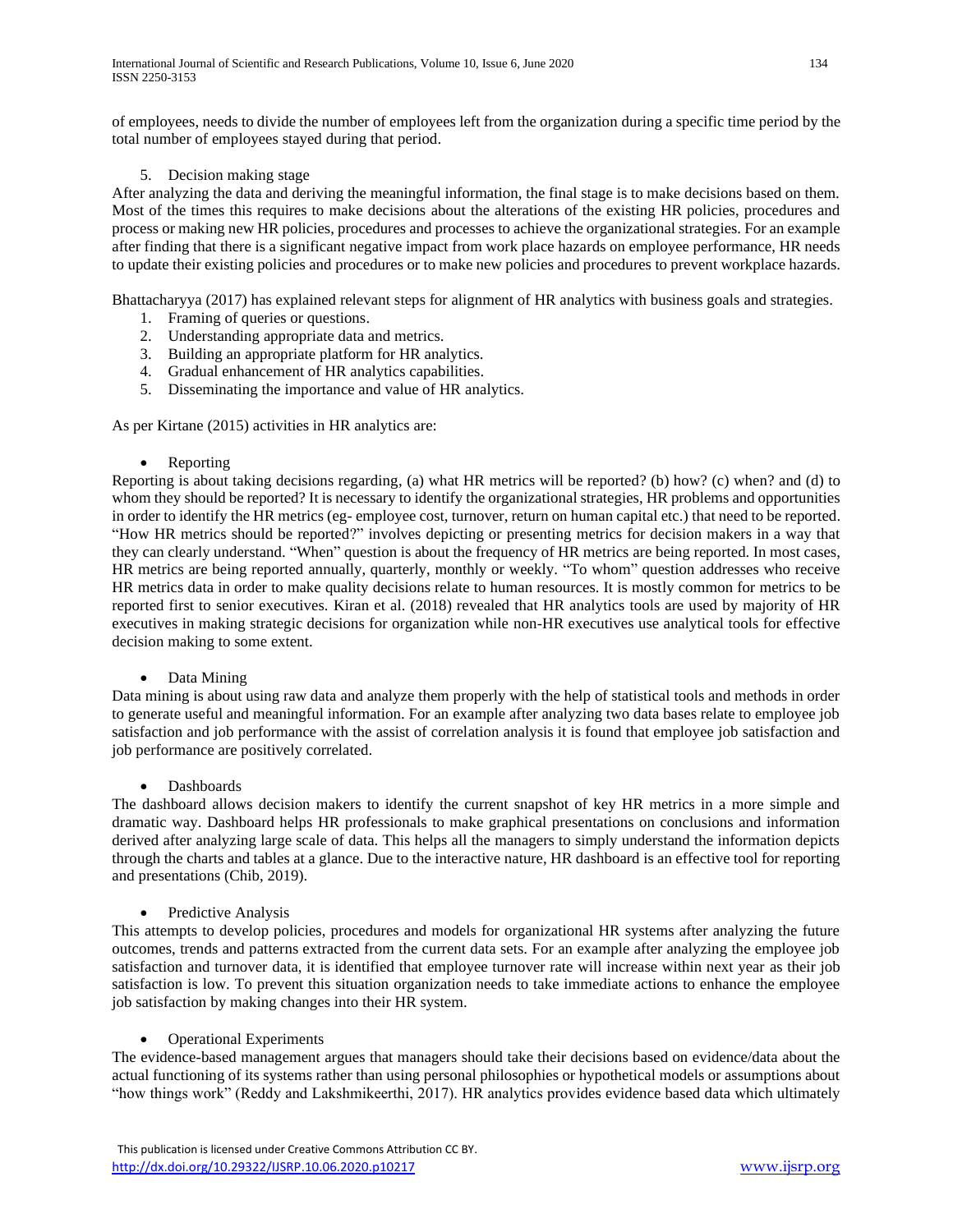contributes to make correct decisions relating to human resources. It is the responsibility of HR department to look back on the decisions they made using HR analytics and see whether expected outcomes were received.

Considering the above literature the author has developed a process for HR analytics and this is explained under the topic of "New Model for HR Analytics".

## **7. POSSIBLE HR QUESTIONS TO BE ANSWERED BY HR ANALYTICS**

According to Jain and Nagar (2015) and the author's opinions following Table 2 shows some questions relate to some of the HRM functions/fields and these questions can be answered by using HR analytics.

| <b>HR</b> function/field       | Possible questions to be answered by HR analytics                                                        |  |  |  |  |
|--------------------------------|----------------------------------------------------------------------------------------------------------|--|--|--|--|
| Employee Planning and Staffing | Did the utilized source of recruitment create the expected<br>a)                                         |  |  |  |  |
|                                | group of potential candidates for selection?                                                             |  |  |  |  |
|                                | Does the candidate possess appropriate Knowledge, Skills<br>b)                                           |  |  |  |  |
|                                | and Attitude (KSA) that match with the job specification?                                                |  |  |  |  |
|                                | Is the candidate interested in the job being offered to<br>c)                                            |  |  |  |  |
|                                | him/her?                                                                                                 |  |  |  |  |
|                                | What induction method would have the highest impact?<br>d)                                               |  |  |  |  |
| Training and Development       | What $T \& D$ methods would have the maximum impact on<br>a)                                             |  |  |  |  |
|                                | employees' job effectiveness?                                                                            |  |  |  |  |
|                                | What is the ROI (Return on Investment) of training program?<br>b)                                        |  |  |  |  |
|                                | What training programs would assist to address the identified<br>c)                                      |  |  |  |  |
|                                | employee training needs?                                                                                 |  |  |  |  |
|                                | What is the level of transfer of training of the employees?<br>d)                                        |  |  |  |  |
| Remuneration                   | What should be the determinants of compensation?<br>a)                                                   |  |  |  |  |
|                                | Are the jobs evaluated properly?<br>b)                                                                   |  |  |  |  |
|                                | Does the existing remuneration program affect employees'<br>c)                                           |  |  |  |  |
|                                | satisfaction and morale?                                                                                 |  |  |  |  |
|                                | d) Does the remuneration program is superior than that of the                                            |  |  |  |  |
|                                | rivals?                                                                                                  |  |  |  |  |
|                                | Does the remuneration package ensure the four equities<br>e)<br>(input, internal, external and primary)? |  |  |  |  |
|                                | Does organizational remuneration program attract talented<br>f)                                          |  |  |  |  |
|                                | employees from the industry?                                                                             |  |  |  |  |
| Performance Appraisal          | performance result into<br>Does employees'<br>profitable<br>a)                                           |  |  |  |  |
|                                | consequences?                                                                                            |  |  |  |  |
|                                | What members'<br>performance<br>drive<br>b)<br>the<br>customer                                           |  |  |  |  |
|                                | satisfaction?                                                                                            |  |  |  |  |
|                                | Are employees contributing to essential business processes?<br>c)                                        |  |  |  |  |
|                                | Do the employees have right knowledge, skills and attitudes<br>d)                                        |  |  |  |  |
|                                | in order to do the job as expected?                                                                      |  |  |  |  |
| Health and Safety Management   | What employee categories are more open to workplace<br>a)                                                |  |  |  |  |
|                                | hazards?                                                                                                 |  |  |  |  |
|                                | What is the accident ratio of the organization?<br>b)                                                    |  |  |  |  |
|                                | Is there any relationship between sound health and safety of<br>c)                                       |  |  |  |  |
|                                | employees and their performance?                                                                         |  |  |  |  |
|                                | What are the profitable consequences of minimizing<br>d)                                                 |  |  |  |  |
|                                | workplace accidents?                                                                                     |  |  |  |  |
| <b>Grievances Handling</b>     | What type of grievances do employees suffering most?<br>a)                                               |  |  |  |  |
|                                | What is the impact of grievant employees on organizational<br>b)                                         |  |  |  |  |
|                                | performance?                                                                                             |  |  |  |  |
|                                | What is the best intervention to identify employee<br>c)                                                 |  |  |  |  |
|                                | grievances?                                                                                              |  |  |  |  |
|                                | How many grievances have been solved?<br>d)                                                              |  |  |  |  |

Table 2: Possible HR Questions to be Answered by HR Analytics

 This publication is licensed under Creative Commons Attribution CC BY. <http://dx.doi.org/10.29322/IJSRP.10.06.2020.p10217> [www.ijsrp.org](http://ijsrp.org/)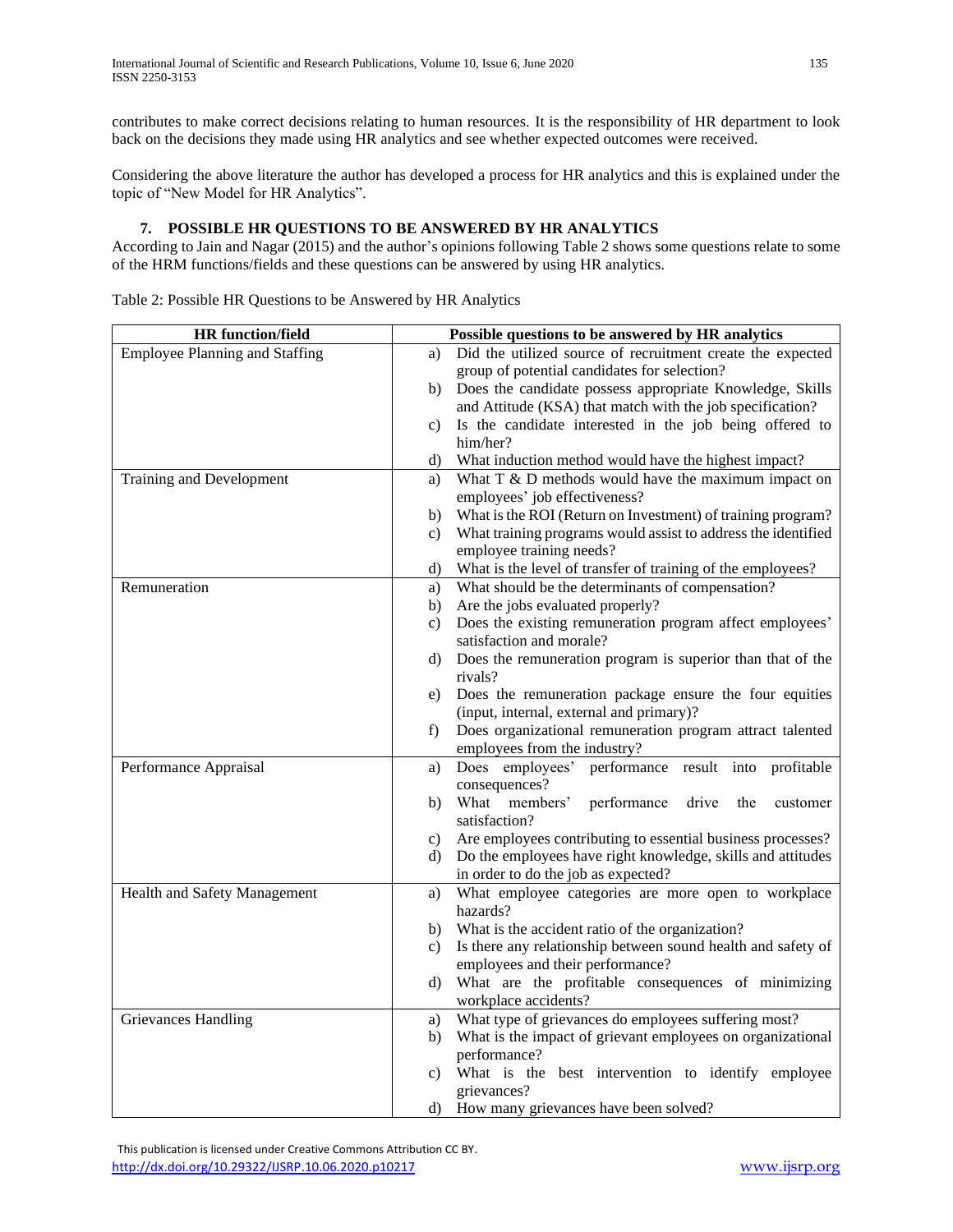| <b>LMR</b> (Labor Management Relations) | a)                                                              | What factors contribute most to maintain<br>positive    |  |  |  |  |
|-----------------------------------------|-----------------------------------------------------------------|---------------------------------------------------------|--|--|--|--|
|                                         |                                                                 | relationships between employers and employees?          |  |  |  |  |
|                                         |                                                                 | Does healthy LMRs positively impact on organizational   |  |  |  |  |
|                                         |                                                                 | performance?                                            |  |  |  |  |
|                                         | What union actions negatively impact the business process<br>C) |                                                         |  |  |  |  |
|                                         |                                                                 | most?                                                   |  |  |  |  |
|                                         |                                                                 | What factors contribute employees to form trade unions? |  |  |  |  |

Above possible questions and many other questions can be answered by HR analytics using statistical tools or algorithms. Data can be gathered by developing questionnaires, conducting interviews and utilizing financial and other related business reports. As an example, to find the ROI of a training program, training cost and training benefit must be calculated and the relevant formula is [(Training Benefits – Training Cost) / Training Cost]. If the ROI is more than 1 it implies that organization has gained more benefits than they spent. Further, to find the accident ratio, number of accidents needs to be divided by the number of employees. If the accident ratio is high then decision makers have to take remedial actions against workplace accidents.

#### **8. A NEW MODEL FOR HR ANALYTICS**

HR analytics applies statistical models to get insights into employee data and this makes managers possible to predict employee behavioral patterns like attrition rates, training costs, and employee contribution (Mohammed, 2019). Mohammed (2019) explains, *"A typical HR Analytics System collects employee data from HRIS (Human Resources Information System), business performance records, mobile applications and social media merges into a data warehouse, applies big data, statistical analysis and data mining techniques to provide understanding of hidden data patterns, relations, probabilities and forecasting. A Data Warehousing System deals with the data collection, analysis, and transformation and storing data on various databases".*

Figure 1:HR Analytics Model Developed by Mohammed (2019)



## Source: Mohammed (2019)

Mohammed (2019) has developed a modern tool (Figure 1) in HR for predictive decision making which explains that HR data relating to employee performance, attrition, recruitment and training etc. are analyzed through the use of HR analytics tools or statistical tools. As a result, based on the analyzed data predictive decisions can be made with regard to employee performance, attrition, recruitment and training etc. This model was designed considering the relevance of effective decision-making for organizational success and progress of success.

In addition, another framework for HR analytics which is called LAMP framework was developed by Boudreau and Ramstad in 2004. LAMP stands for logic, analytics, measures and process. It is believed that these components contribute to drive the organizational effectiveness and efficiency (Bhattacharyya, 2017). Considering the above literature review a new model for HR analytics is developed and it is depicted in Figure 2.

The model is explained below.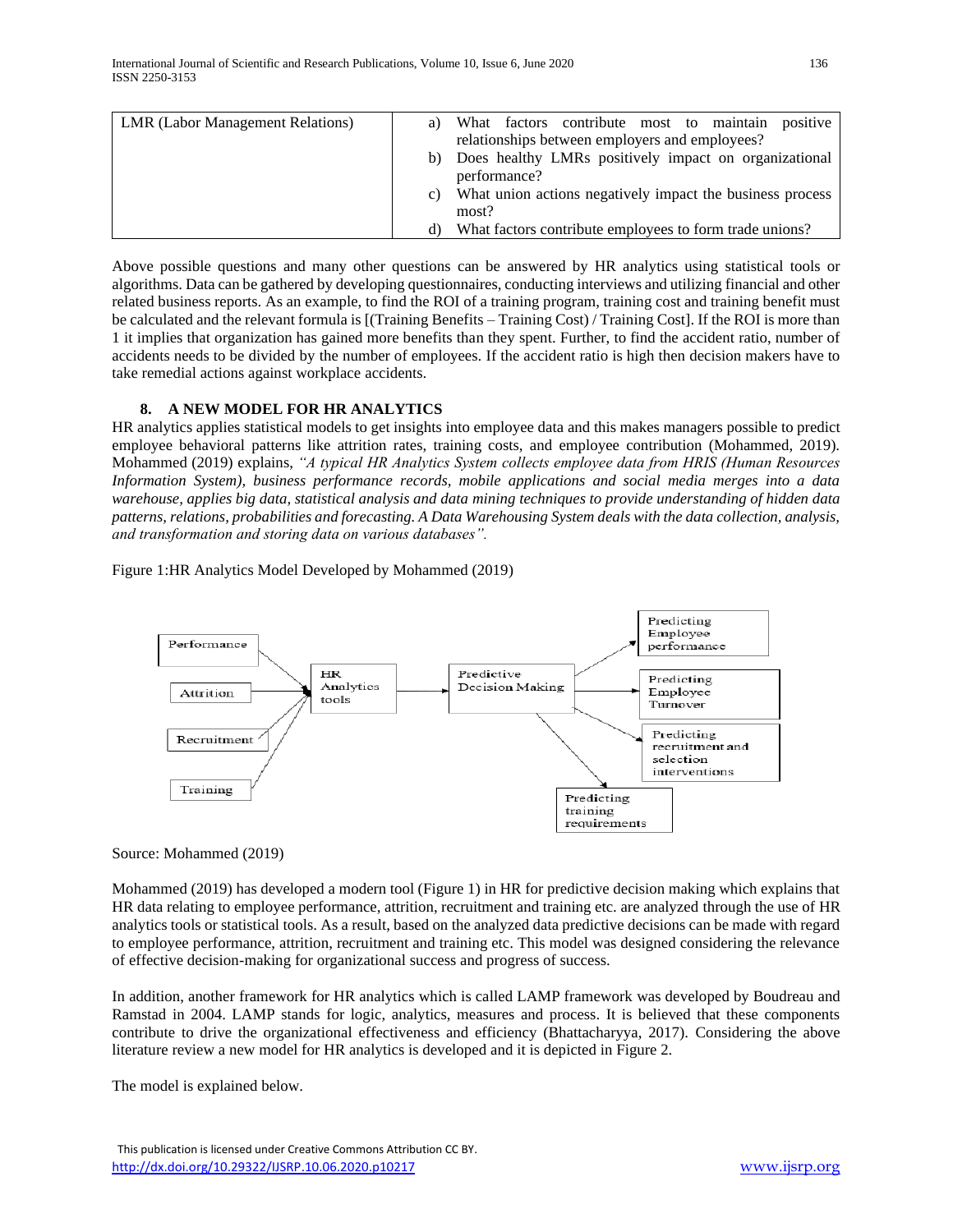Step 01 - Decide objectives and queries relating to employee performance, training, recruitment, selection, turnover, absenteeism, employee health and safety and other HR related practices that need to be answered through HR analytics.

Step 02 – Decide metrics for the variables that need to be measured to derive the final conclusion in accordance with the identified objectives.

Step 03 - Collect, organize and store the data for the identified metrics. Data can be collected using methods like questionnaires, interviews, observations etc.

Step 04 - Analyze the data using statistical tools or mathematical algorithms. For this, statistical tools like SPSS, Minitab, Stata, SAS, R, JASP, Excel can be utilized. Further, statistical techniques like descriptive statistics analysis, factor analysis, correlation analysis, regression analysis etc. can be performed.

Step 05 - After analysis, derived conclusions and information need to be present using HR dashboards to the decision makers.

Step 06 - Appropriate decisions are made relating to the identified HR objectives and questions in descriptive, predictive and prescriptive ways.



Figure 2: New Model for HR Analytics

## *Example*

Step  $01 -$  If the organization wants to invest funds on initiatives which raise the employee satisfaction, what impact will it cause for employee turnover

 This publication is licensed under Creative Commons Attribution CC BY. <http://dx.doi.org/10.29322/IJSRP.10.06.2020.p10217> [www.ijsrp.org](http://ijsrp.org/)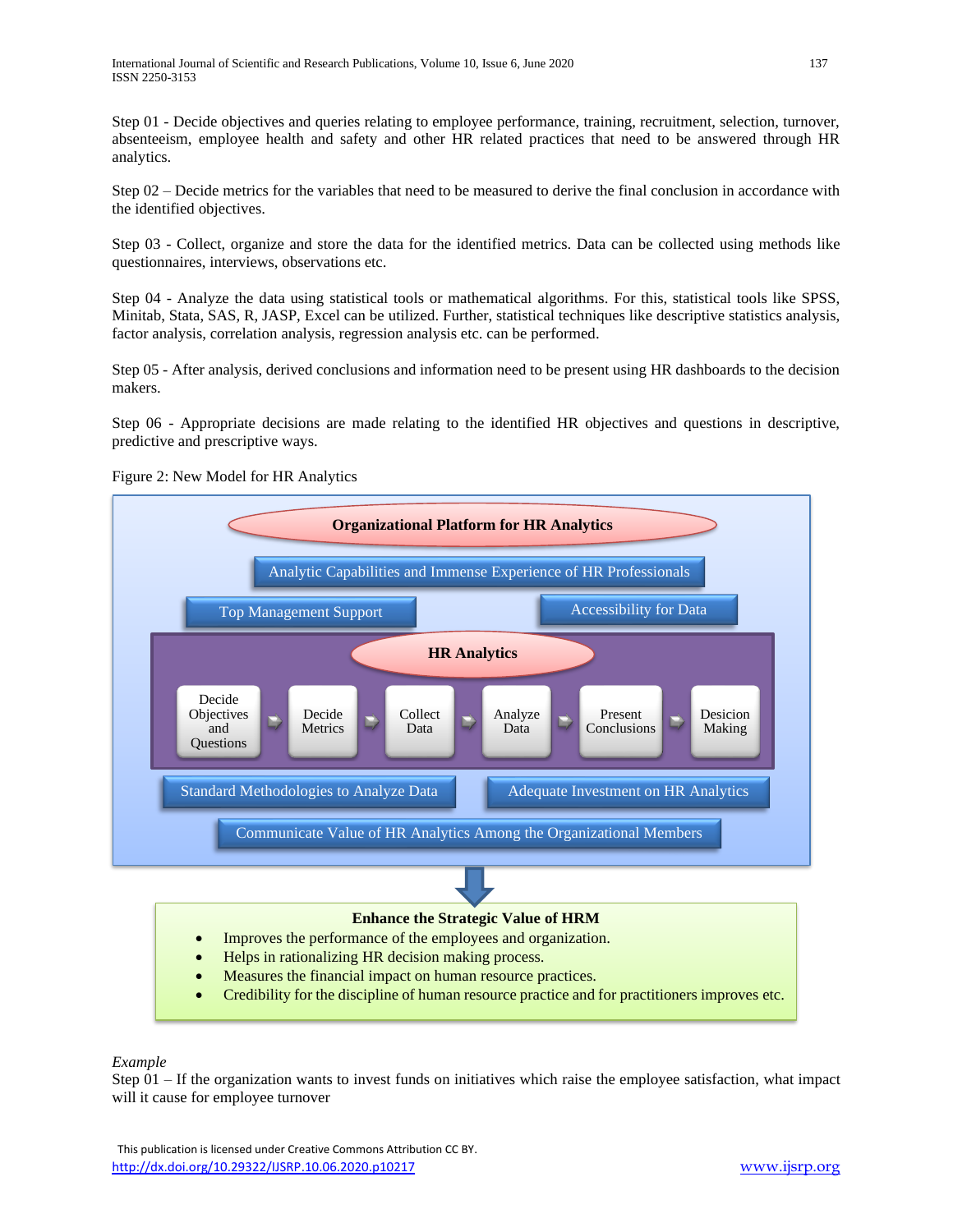Step 02 – Relevant metrics are,

- Employee Satisfaction Index
- Employee Turnover Rate

Step 03 - Collect, organize and store data for the identified metrics. Assume that organization could gather employee satisfaction survey data and employee turnover data for at least last 12 months.

Step 04 – SPSS statistical tool was used and as statistical techniques, descriptive statistics analysis, regression analysis and correlation analysis were utilized. Using hypothetical data correlation and regression analyses were carried out. Descriptive analysis is depicted in Table 3 while correlation analysis is shown in Table 4 and regression analysis results are shown in Table 5, 6, and 7. As per the analysis correlation value is negative and significant, which means that lower the employee satisfaction higher the employee turnover will be. Under regression analysis, the R square value is positive and significant (35% of variance in employee turnover is explained by employee satisfaction). So that, it can be concluded that investing funds on initiatives which raise employee satisfaction will have a positive impact on reducing employee turnover for future months and years.

Table 3: Descriptive Statistics Analysis

| Variable                                     | Mean |
|----------------------------------------------|------|
| Employee Turnover                            |      |
| Employee Satisfaction (5 point likert scale) | 2.4  |

Table 4: Correlation Analysis

|              |                            | Turnover | Satisfaction |
|--------------|----------------------------|----------|--------------|
| Turnover     | Pearson Correlation        |          | $-.597*$     |
|              | Sig. (2-tailed)            |          | .041         |
|              | N                          | 12       | 12           |
| Satisfaction | <b>Pearson Correlation</b> | $-.597*$ |              |
|              | Sig. (2-tailed)            | .041     |              |
|              | N                          | 12       |              |

\*. Correlation is significant at the 0.05 level (2-tailed).

Table 5: Model Summary

| Model |      | Square<br>R. | Adjusted R<br>Square | Std. Error of the<br>Estimate |
|-------|------|--------------|----------------------|-------------------------------|
|       | 507a | .356         |                      | $.1058$ $^{-}$                |

a. Predictors: (Constant), Satisfaction

Table 6: ANOVA Table

| Model |            | Sum of Squares | df | Mean Square |       | Sig.           |
|-------|------------|----------------|----|-------------|-------|----------------|
|       | Regression | 144.218        |    | 144.218     | 5.532 | $.041^{\rm b}$ |
|       | Residual   | 260.699        |    | 26.070      |       |                |
|       | Total      | 404.917        |    |             |       |                |

a. Dependent Variable: Turnover

b. Predictors: (Constant), Satisfaction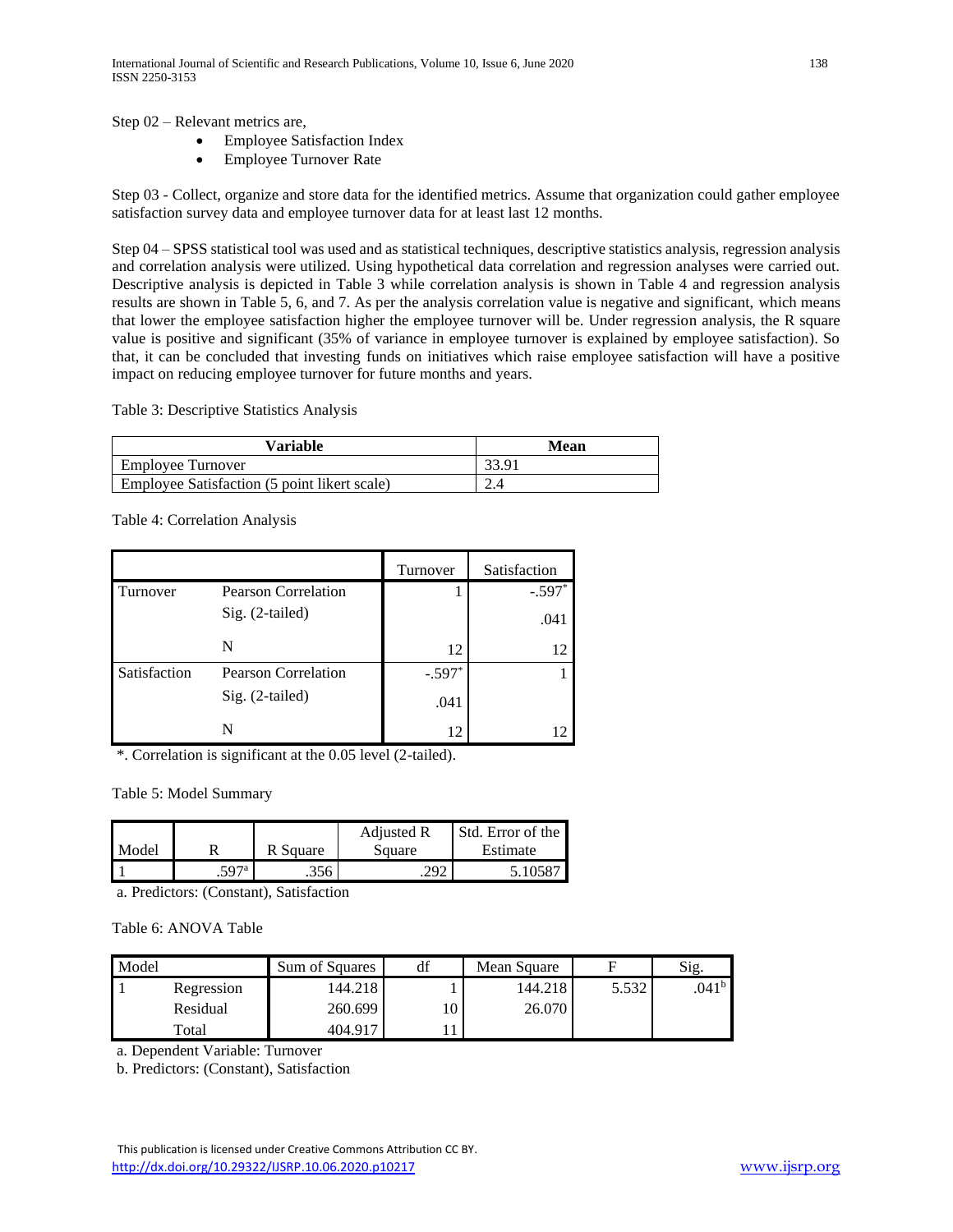Table 7: Coefficients Table

|       |              |          | <b>Unstandardized Coefficients</b> | Standardized<br>Coefficients |          |          |
|-------|--------------|----------|------------------------------------|------------------------------|----------|----------|
| Model |              |          | Std. Error                         | Beta                         |          | Sig.     |
|       | (Constant)   | 44.952   | 4.918                              |                              | 9.141    | $.000\,$ |
|       | Satisfaction | $-4.566$ | 1.941                              | $-.597$                      | $-2.352$ | .041     |

a. Dependent Variable: Turnover

Regression equation for the above analysis is, Employee Turnover  $(Y) = -4.566*$ Employee Satisfaction + 44.952

If the organization increases initiatives on enhancing employee satisfaction by 20%, employee turnover will reduce by 39.47%.

Step 05 - Derived conclusions need to be present using charts (Figure 3) tables, graphs in a HR dashboard to the decision makers for effective decision making.

Figure 3: Scatter Diagram



Step 06 - Decisions are made for the following questions in accordance with the performed descriptive, predictive and prescriptive analyses.

- Descriptive Whether the degrees of employee satisfaction and employee turnover are high? (Consider mean values)
- Predictive Will organization need to invest more funds on increasing employee satisfaction efforts to reduce turnover? (Consider correlation and regression analyses)
- Prescriptive What need to be done to low satisfied employees to reduce their possibility of leaving the organization? (Eg – Increase employee benefits, enhance working conditions, improve opportunities for career development etc.)

Further, a strong platform which includes following characteristics needs to be possessed by the organization in order to perform HR analytics successfully:

- Top management support
- Analytic capabilities and immense experience of HR professionals
- Communicate value of HR analytics among the organizational members
- Adequate investment on HR analytics

 This publication is licensed under Creative Commons Attribution CC BY. <http://dx.doi.org/10.29322/IJSRP.10.06.2020.p10217> [www.ijsrp.org](http://ijsrp.org/)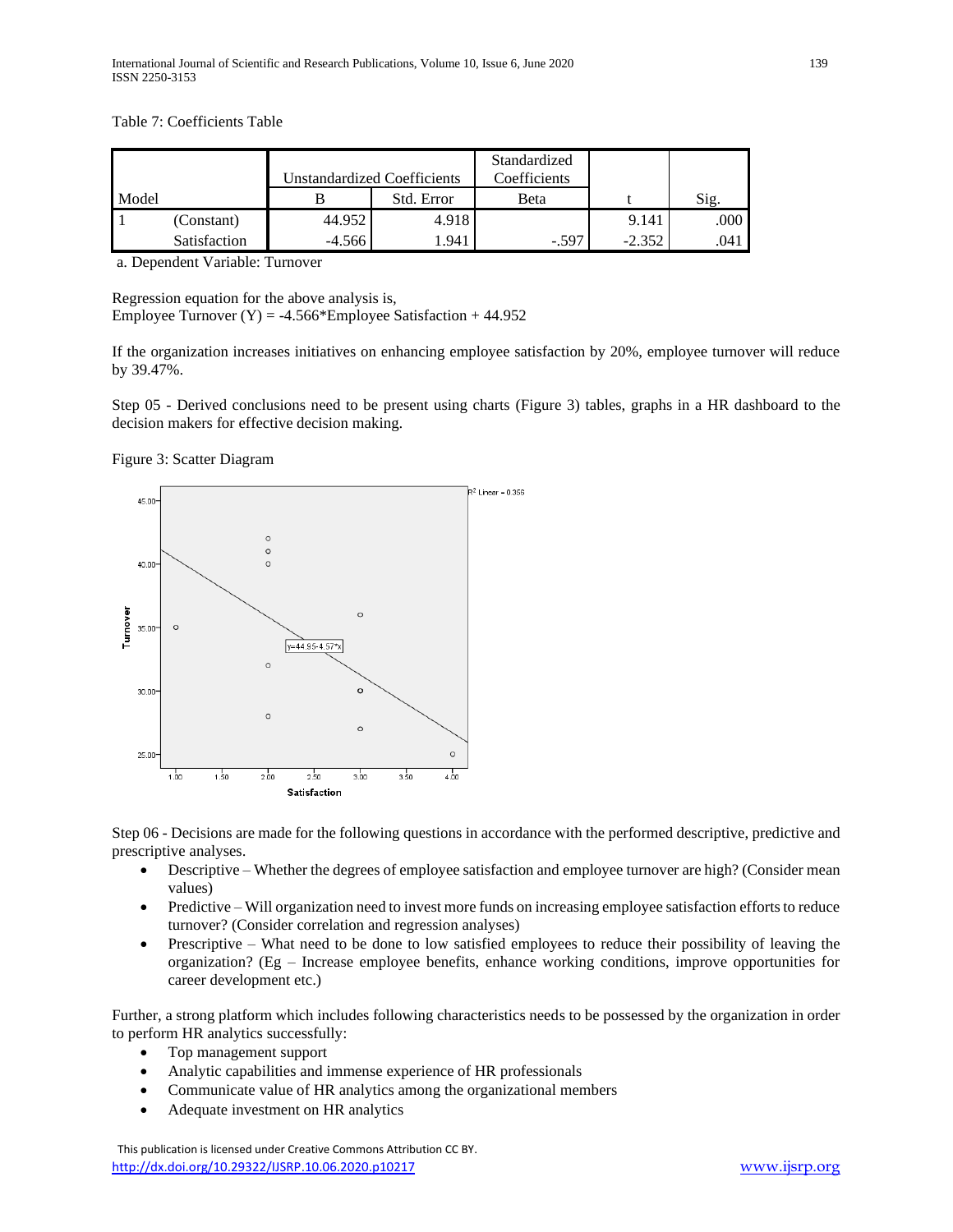- Standard methodologies to analyze data
- Accessibility for data

Stronger the organizational platform for HR analytics it is easier for the HR professionals to execute HR analytics. Successful performance of HR analytics will lead to enhance the strategic value of human resource management.

### **9. CHALLENGES FOR HR ANALYTICS**

As the attributes of human resources are very difficult to measure and quantify understanding and predicting the human behavior is a big challenge that every organization has to face today (Momin and Mishra, 2016). Due to the fact that human aspects are hard to measure HR managers face various challenges. To face these challenges HR analytics is introduced. However, performance of HR analytics also not easy as HR professionals have to face challenges when implementing HR analytics. According to Malla (2018) HR analytics challenges are:

Curating data: It is vital to organize and integrate data, collected from many operations and departments within the organization in order to implement HR analytics. Further, HR professionals need to properly present the data in a way that they can be evaluated meaningfully and these collected data should be remained carefully for future purposes.

Lack of data analytics knowledge and skills: Even though HR analytics has become a major source for competitive advantage, the truth is that the analytics abilities of most HR professionals are limited and not enough to carry out the process of HR analytics. Thus, organization needs to invest on training of suitable managers to perform HR analytics in order to make decisions relate to human resources efficiently and effectively. Training on statistical methods is highly important to convert data into meaningful insights. Without analytical capabilities HR professionals and business leaders cannot take accurate conclusions (Reddy and Lakshmikeerthi, 2017).

Privacy and compliance: HR professionals must consider privacy when collecting data from employees. Collecting personal details of employees may sometimes lead the company to have legal troubles.

Lack of support from the top management: Support from senior executives is also essential to successfully carry out the HR analytics within the organization. If they do continuously encourage a data driven culture within the organization, it becomes a source of motivation for other managers to engage in evidence based processes and they try to make more accurate people related decisions based on data experiments.

Further, Kiran et al (2018); Dooren, (2012) as in Lochab et al. (2018); Jabir et al. (2019) have identified major impediments to the application of HR analytics.

- Translating business issues into data analysis questions is quite hard
- Presenting results back to the business in a clear, compelling way using HR dashboards
- Inconsistent and inaccessibility of data
- Data quality issues
- Lack of standard/generic methodologies to analyze HR data
- Funding issues
- Wrong or not targeting the right analytical opportunities
- Improper timing
- Lack of experienced people that can understand and deploy the analytical systems
- Models are complex to deploy and take much time

Organizations are required to apply an integrated approach that combines technology and skill manpower to implement human resource analytical solutions for better results.

#### **10. DISCUSSION AND CONCLUSION**

HR Analytics is an emerging discipline that enables HR to fulfill the promise of becoming a true strategic partner (Levenson, 2005). Analytics can enhance the power of data enabling HR professionals to integrate their knowledge with these data to take appropriate actions while helping them in making predictions about future (Bhattacharyya, 2017). Analytics ensures that insights from HR data provide legitimate and reliable foundations for intelligent human capital decisions emphasizing that analytics is an essential addition to deep and rigorous logic for an effective measurement system (Reddy and Lakshmikeerthi, 2017).